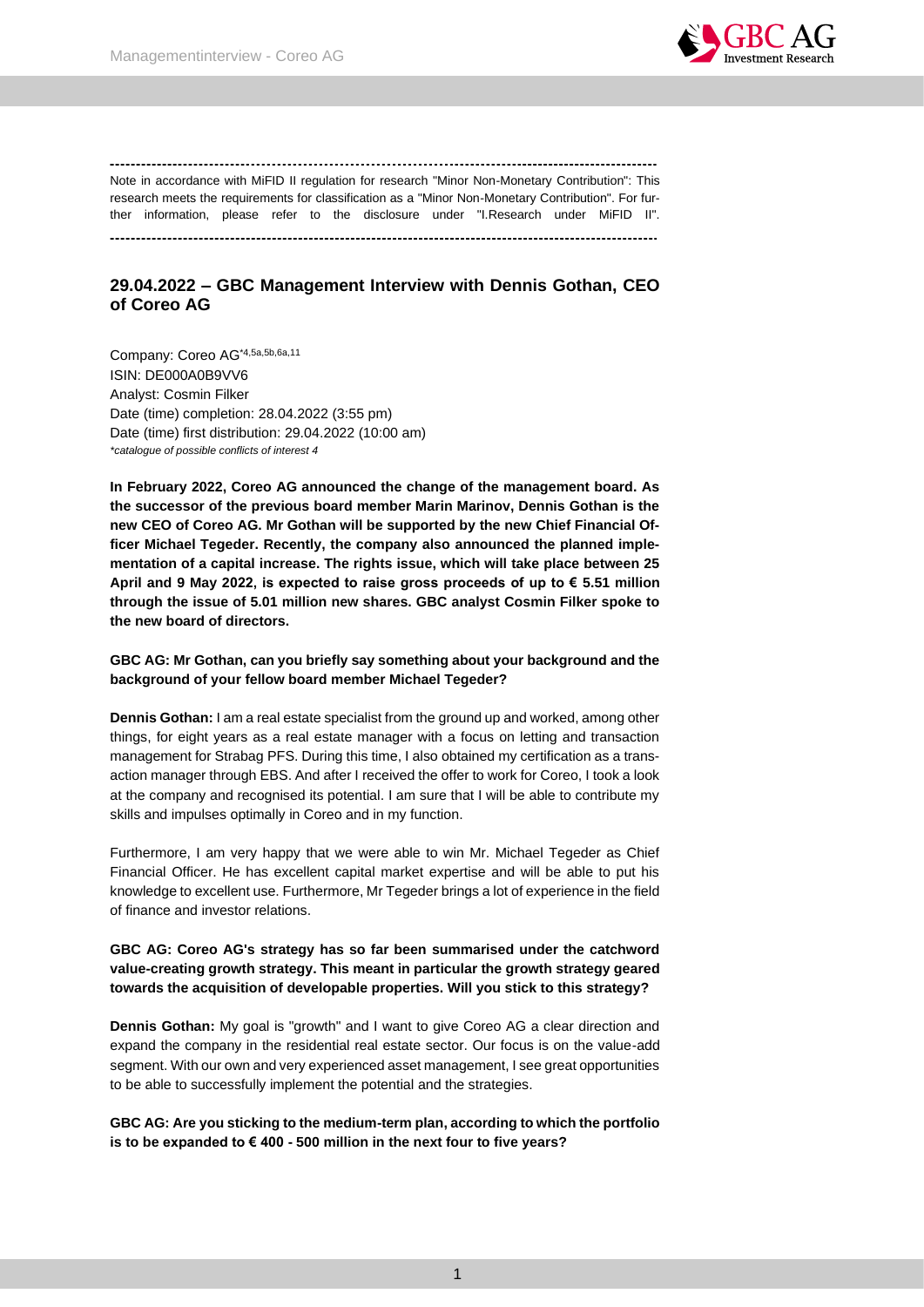

**Dennis Gothan:** Absolutely: we will continue to pursue the goal and are clearly sticking to it. That was also the great attraction here - to build up new substantial portfolios. I am looking forward to implementing this together with our team.

## **GBC AG: You are currently planning to carry out a capital increase with a gross volume of approximately € 5.5 million and use the money for further growth. Are there any concrete investment opportunities?**

**Dennis Gothan:** Yes, there are: For example, we have a well-filled pipeline with attractive purchase opportunities. Furthermore, the inflowing funds will be used to prepare the further growth of Coreo.

## **GBC AG: What relevant developments have taken place in the Coreo portfolio in recent months?**

**Dennis Gothan:** The most important thing is that we have compiled a full inventory and identified the opportunities in the portfolio. In this regard, a comprehensive catalogue of measures was developed in order to be able to implement the ambitious growth steps. Ultimately, the appointment of Mr Tegeder and the aforementioned capital increase are the first steps in this direction.

## **GBC AG: How do you assess the impact of the corona pandemic or the Ukrainian war on the business development of Coreo AG?**

**Dennis Gothan:** Such severe crises naturally have their effects. As part of our risk management, we monitor the market environment and interest rate developments very closely. With regard to our portfolio and the real estate sector, I do not expect any major losses in value in the long term. Our financing is stable and sustainable. Real estate is still one of the safest investment opportunities.

## **GBC AG: Mr Gothan, finally a question for investors with a long-term investment horizon. Where will Coreo AG be in the next three to five years?**

**Dennis Gothan:** With Coreo we currently have a company that has great potential. The goal of building up a substantial portfolio is clear. We have already set the first course to make this growth possible. I am extremely pleased to be able to contribute all my experience and energy to Coreo and to implement the growth strategy together with the excellent Coreo team.

**GBC AG: Mr Gothan, thank you very much for the interview.**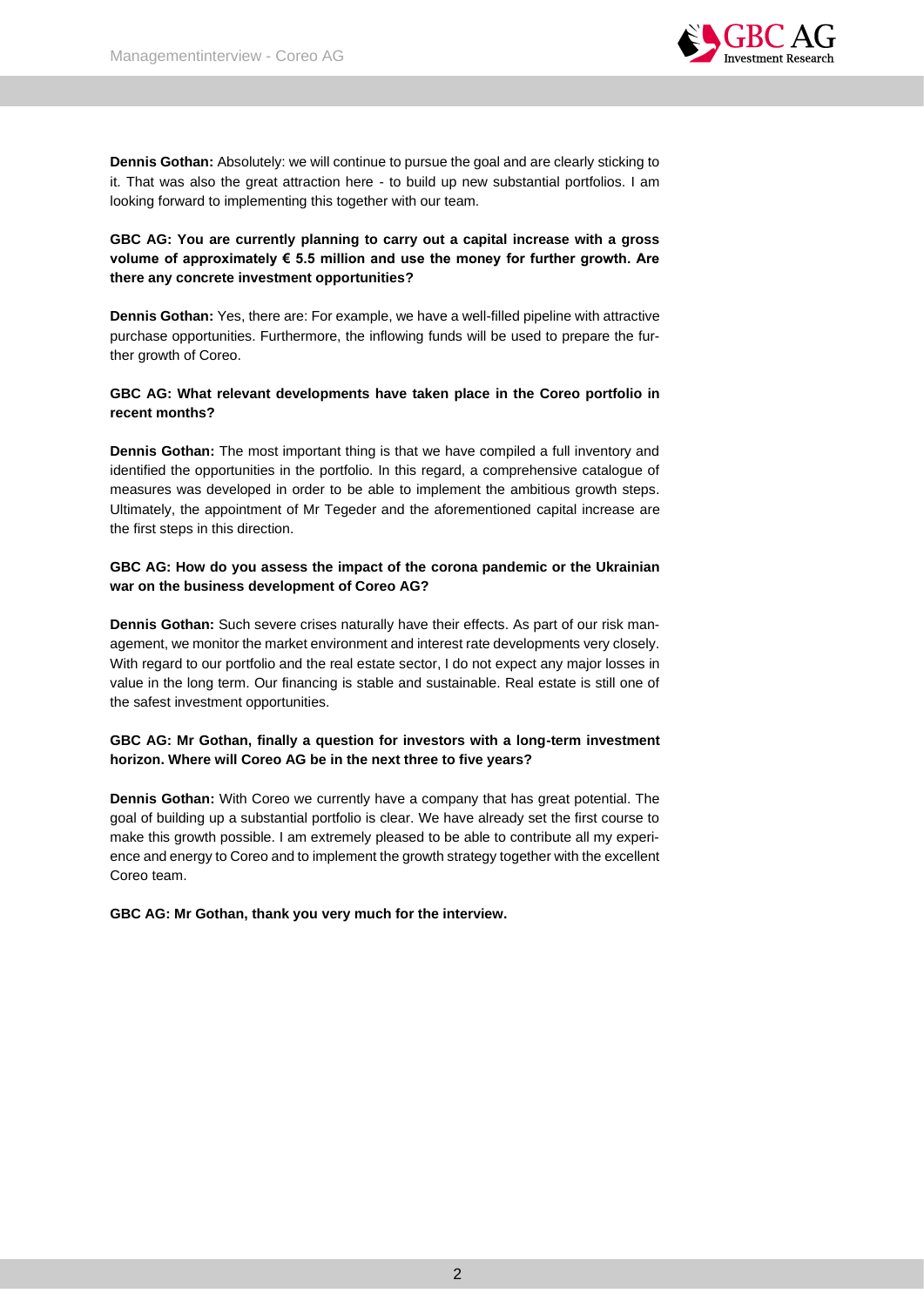

# **ANNEX**

# **I.**

## **Research under MiFID II**

1. there is an agreement between the research company GBC AG and the Issuer regarding the independent preparation and publication of this research report on the Issuer. GBC AG shall be remunerated for this by the Issuer.

2. the research report shall be made available simultaneously to all investment service providers interested therein.

## **II.**

## **§1 Disclaimer/ Exclusion of liability**

This document is for information purposes only. All data and information in this study has been obtained from sources that GBC believes to be reliable. Furthermore, the authors have taken the utmost care to ensure that the facts used and opinions expressed are reasonable and accurate. Nevertheless, no warranty or liability can be assumed for their accuracy - neither explicitly nor implicitly. Furthermore, all information may be incomplete or summarized. Neither GBC nor the individual authors accept any liability for damages arising from the use of this document or its contents or otherwise in this context.

Furthermore, we would like to point out that this document is neither an invitation to subscribe to nor to purchase any securities and should not be interpreted in this sense. Neither may it or any part of it serve as the basis for a binding contract of any kind whatsoever or be relied upon as a reliable source in this context. Any decision in connection with a prospective offer for sale of securities of the company or companies discussed in this publication should be made solely on the basis of information contained in prospectuses or offer letters issued in connection with such an offer.

GBC does not guarantee that the indicated yield or price targets will be achieved. Changes in the relevant assumptions on which this document is based may have a material impact on the target returns. Income from investments is subject to fluctuations. Investment decisions always require the advice of an investment advisor. Consequently, this document cannot assume an advisory function.

#### **Distribution outside the Federal Republic of Germany:**

This publication, if distributed in the UK, may only be made available to persons who are authorised or exempt under the Financial Services Act 1986 or persons covered by section 9(3) of the Financial Services Act 1986 (Investment Advertisement) (Exemptions) Order 1988 (as amended) and may not be communicated, directly or indirectly, to any other person or group of persons.

Neither this document nor a copy thereof may be brought, transferred or distributed in the United States of America or its territories or possessions. The distribution of this document in Canada, Japan or other jurisdictions may be restricted by law and persons into whose possession this publication comes should inform themselves about and observe any such restrictions. Any failure to comply with such restrictions may constitute a violation of the United States, Canadian or Japanese securities laws or the laws of any other jurisdiction.

By accepting this document, you accept any disclaimer and the above limitations.

You will also find the information on the disclaimer/exclusion of liability under www.gbc-ag.de

#### **Legal information and publications in accordance with § 85 WpHG and FinAnV**

The notes are also available on the Internet at the following address **http://www.gbc-ag.de/de/Offenlegung**

#### **§ 2 (I) Updating:**

A concrete update of the present analysis(s) at a fixed date has not yet been scheduled. GBC AG reserves the right to update the analysis without prior notice.

#### **§ 2 (II) Recommendation/ Ratings/ Classification:**

Since 1 July 2006, GBC AG has used a three-level absolute share rating system. Since 1.7.200, the ratings have been based on a time horizon of at least 6 to a maximum of 18 months. Previously, the ratings were based on a time horizon of up to 12 months. When the analysis is published, the investment recommendations are determined by reference to the expected return in accordance with the ratings described below. Temporary price deviations outside of these ranges do not automatically lead to a change of rating, but do give rise to a revision of the original recommendation.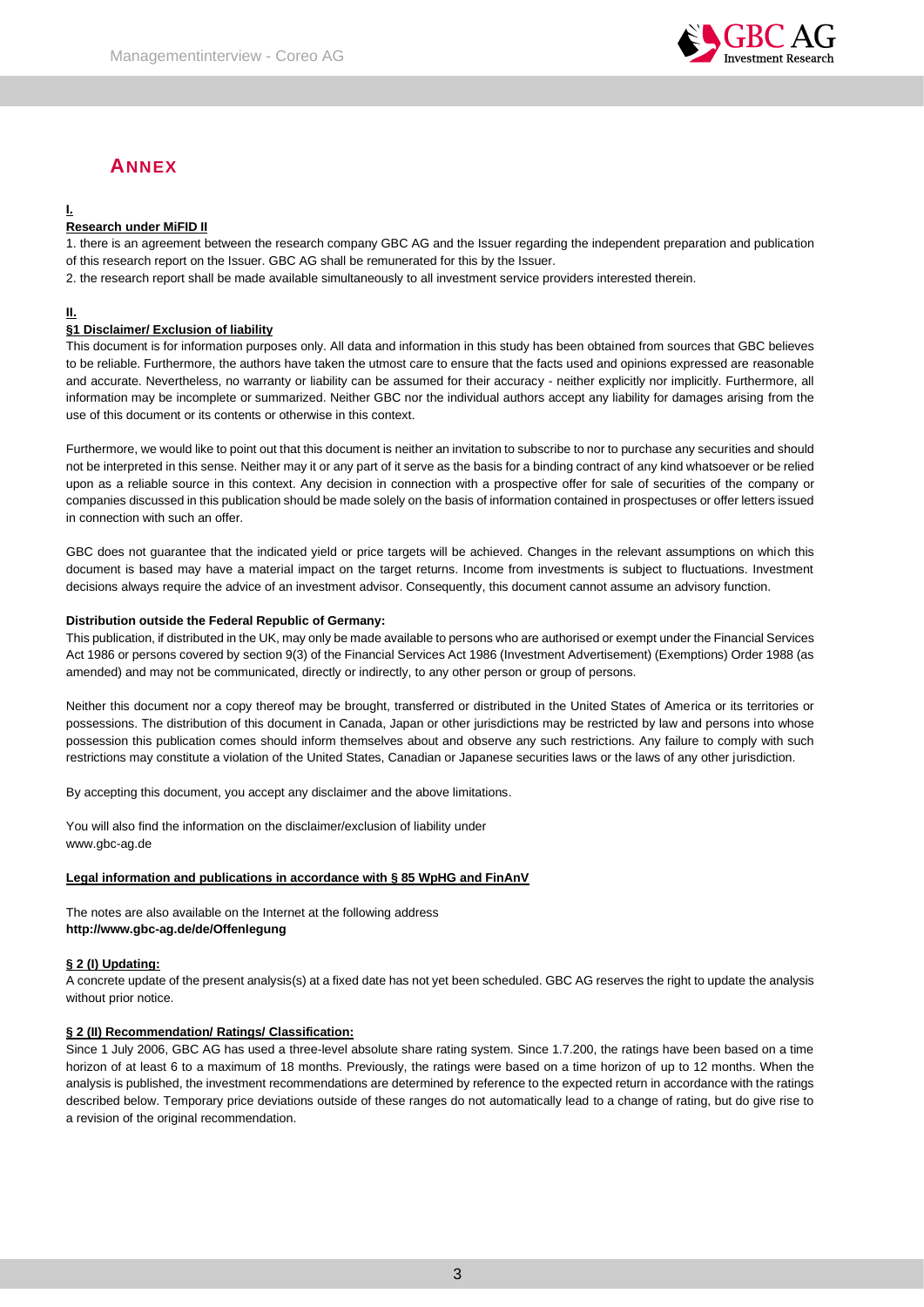

#### **The respective recommendations/classifications/ ratings are associated with the following expectations:**

| <b>BUY</b>  | The expected return, based on the determined price target, including dividend payment<br>within the corresponding time horizon is $>= +10\%$ .              |
|-------------|-------------------------------------------------------------------------------------------------------------------------------------------------------------|
| <b>HOLD</b> | The expected return, based on the determined price target, including dividend payment<br>within the corresponding time horizon is $> -10\%$ and $< +10\%$ . |
| SELL        | The expected return, based on the determined price target, including dividend payment<br>within the corresponding time horizon is $\epsilon$ = -10%.        |

Price targets of GBC AG are determined on the basis of the fair value per share, which is determined on the basis of generally accepted and widely used methods of fundamental analysis, such as the DCF method, peer group comparison and/or the sum-of-the-parts method. This is done by taking into account fundamental factors such as stock splits, capital reductions, capital increases, M&A activities, share buybacks, etc.

#### **§ 2 (III) Historical recommendations:**

GBC's historical recommendations on the present analysis(s) are available on the Internet at the following address **http://www.gbc-ag.de/de/Offenlegung**

#### **§ 2 (IV) Information base:**

For the preparation of the present analysis(s), publicly available information about the issuer(s), (where available, the three most recently published annual and quarterly reports, ad-hoc announcements, press releases, securities prospectus, company presentations, etc.), which GBC believes to be reliable, has been used. In addition, discussions were held with the management of the company(ies) in question in order to have the facts relating to the business development explained in more detail.

#### **§ Section 2 (V) 1. conflicts of interest pursuant to Section 85 of the German Securities Trading Act (WpHG) and Art. 20 of the German Securities Trading Act (MAR)**

GBC AG and the responsible analyst hereby declare that the following potential conflicts of interest for which the company(ies) named in the analysis exist at the time of publication and therefore comply with the obligations of § 85 WpHG and Art. 20 MAR. An exact explanation of the possible conflicts of interest is provided in the catalogue of possible conflicts of interest under § 2 (V) 2.

#### **The following potential conflict of interest exists with respect to the securities or financial instruments discussed in the analysis: (4,5a,5b,6a,11)**

#### **§ Section 2 (V) 2. catalogue of possible conflicts of interest:**

(1) GBC AG or a legal entity affiliated with it holds at the time of publication shares or other

financial instruments in this analysed company or analysed financial instrument or financial product.

(2) This company holds more than 3% of the shares in GBC AG or a legal entity affiliated with it.

(3) GBC AG or a legal entity affiliated with it is market maker or designated sponsor in the financial instruments of this company.

(4) GBC AG or a legal entity affiliated with it was, at the time of the public issue, in the previous 12 months of financial instruments of this company.

(5) a) GBC AG or a legal entity affiliated with it has entered into an agreement in the preceding 12 months concerning the

Preparation of research reports against payment with this company or issuer of the analysed financial instrument

hit. Under this agreement, the issuer was given access to the draft financial analysis (without the valuation section) prior to publication.

(5) b) An amendment to the draft financial analysis has been made on the basis of justified indications from the company or issuer

(6) a) GBC AG or a legal entity affiliated with it has entered into an agreement in the preceding 12 months concerning the

Preparation of research reports against payment with a third party on this company or financial instrument. In

Under this agreement, the third party and/or company and/or issuer of the financial instrument of

Draft of the analysis (without evaluation part) made available prior to publication.

(6) b) An amendment to the draft financial analysis has been made on the basis of justified indications of the third party and/or issuer 7. The analyst responsible, the principal analyst, the deputy principal analyst and/or any other person involved in the preparation of the study

Person holds shares or other financial instruments in this company at the time of publication.

(8) The responsible analyst of this company is a member of the local management board or supervisory board.

(9) The relevant analyst has, prior to the date of publication, acquired shares in the company he/she is analysing before public issue were received or acquired.

(10) GBC AG or a legal entity affiliated with it has entered into an agreement within the preceding 12 months regarding the